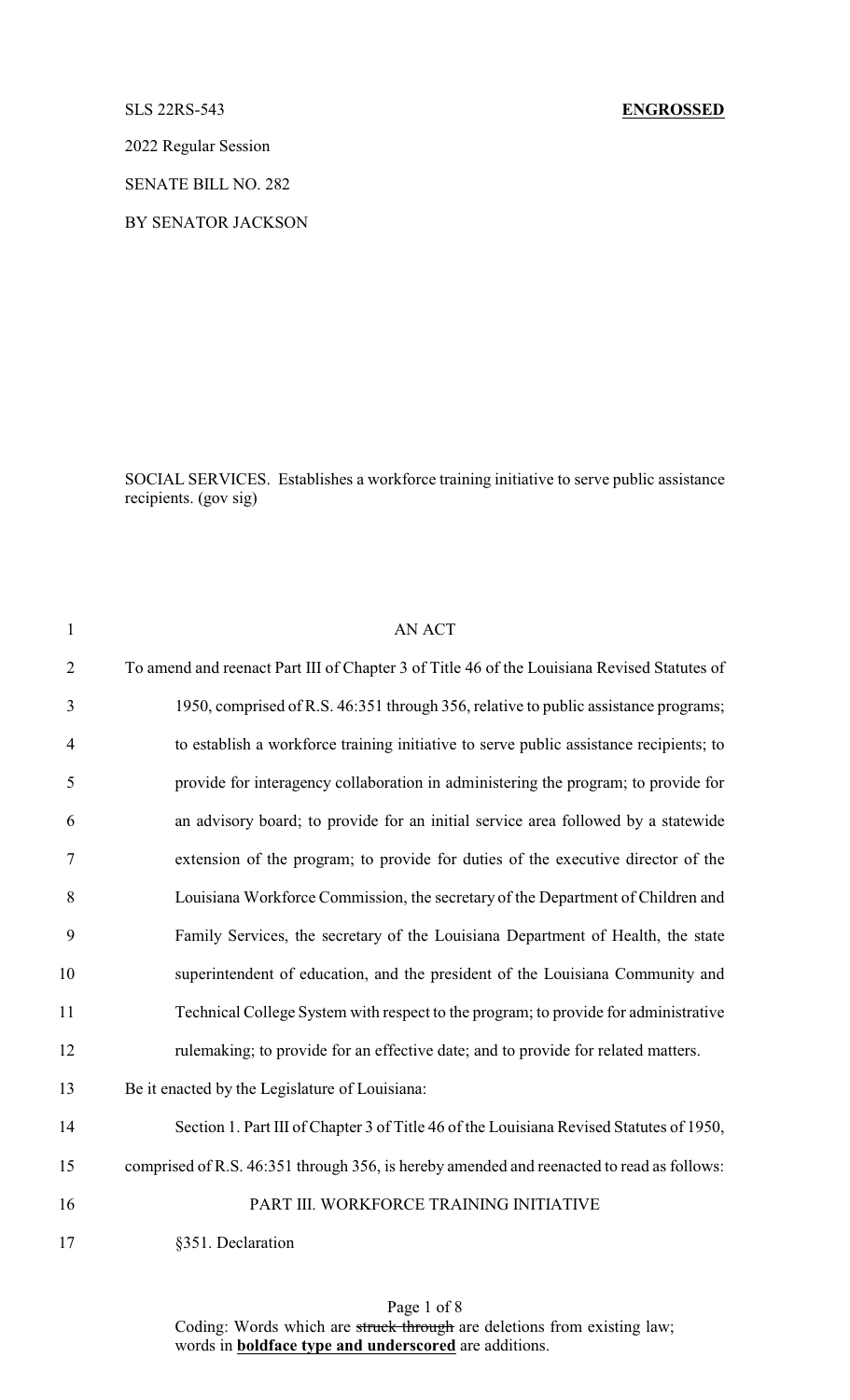| 1              | A. It is the policy of this state to encourage self-sufficiency so that                |
|----------------|----------------------------------------------------------------------------------------|
| $\overline{2}$ | <b>Louisianians residents of Louisiana</b> may reduce dependence on public benefits to |
| 3              | meet basic needs and become economically self-reliant, and to provide key supports     |
| 4              | to those persons residents to help them in achieving their workforce participation     |
| 5              | goals.                                                                                 |
| 6              | B. In order to promote inclusive leadership, ensure equal access to                    |
| 7              | professional growth opportunities, and achieve the goals and objectives of the         |
| 8              | initiative established by Act 271 of the 2018 Regular Session, it is imperative to     |
| 9              | encourage participation by the public in the design of the program and to              |
| 10             | implement the program in collaboration with an advisory board comprising a             |
| 11             | diverse membership.                                                                    |
| 12             | §352. Definitions                                                                      |
| 13             | As used in this Part, the following terms have the meaning ascribed to them            |
| 14             | in this Section definitions apply:                                                     |
| 15             | (1) "Participant" means a person who participates in the pilot initiative              |
| 16             | provided for in this Part.                                                             |
| 17             | (2) "Pilot initiative" means the workforce training and education pilot                |
| 18             | initiative provided for in this Part.                                                  |
| 19             | $\left(\frac{3}{1}\right)$ "Public assistance" means any of the following:             |
| 20             | (a) Cash benefits of the Family Independence Temporary Assistance Program              |
| 21             | administered by the Department of Children and Family Services.                        |
| 22             | (b) Cash benefits of the Kinship Care Subsidy Program administered by the              |
| 23             | Department of Children and Family Services.                                            |
| 24             | (c) Nutrition assistance benefits of the Supplemental Nutrition Assistance             |
| 25             | Program administered by the Department of Children and Family Services.                |
| 26             | (d) Medical assistance pursuant to Title XIX of the Social Security Act                |
| 27             | through the program commonly known as Medicaid administered by the Louisiana           |
| 28             | Department of Health.                                                                  |
| 29             | (e) Child care assistance through the Child Care Assistance Program                    |

Page 2 of 8 Coding: Words which are struck through are deletions from existing law; words in **boldface type and underscored** are additions.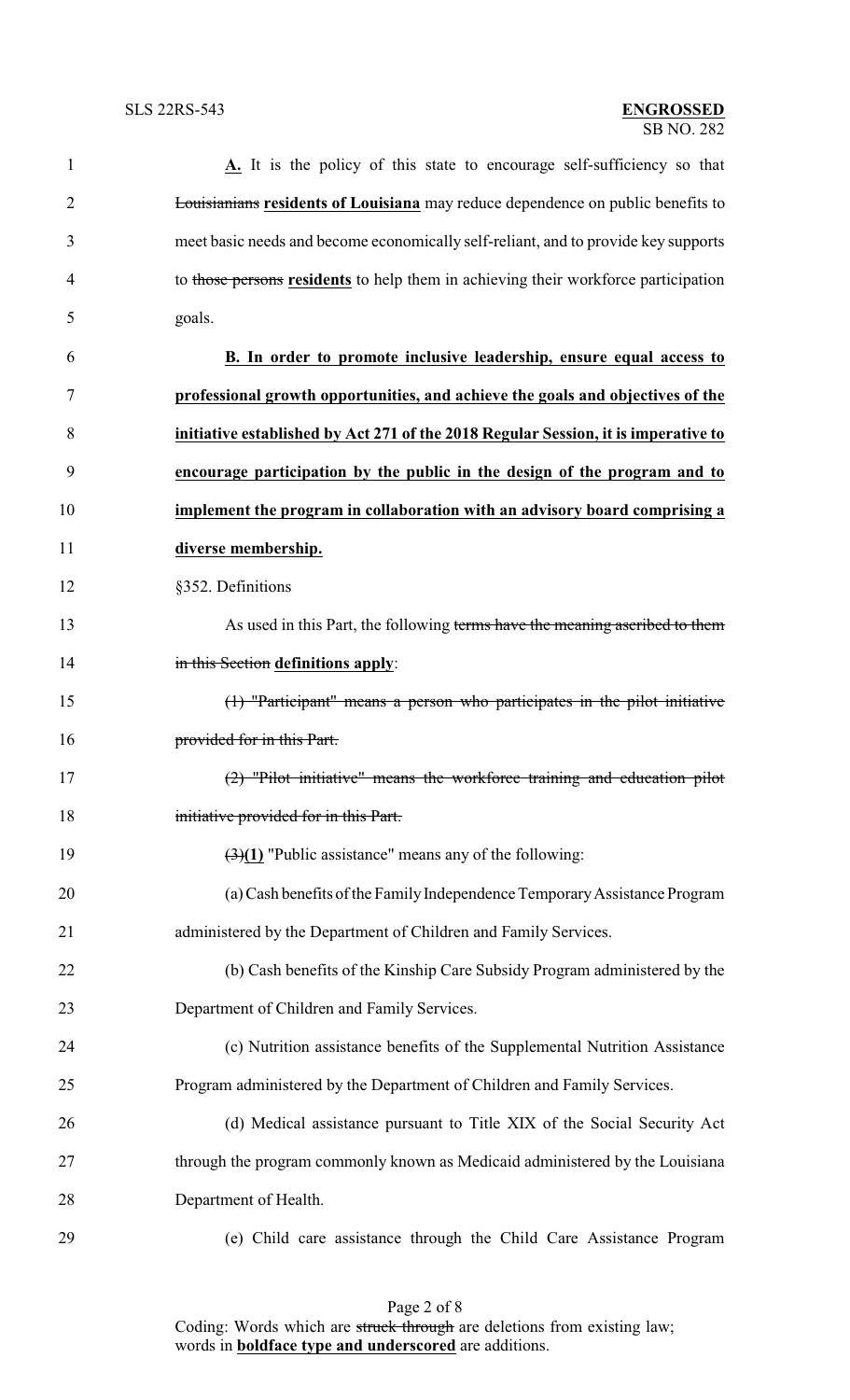| $\mathbf{1}$   | administered by the Louisiana Department of Education.                                |
|----------------|---------------------------------------------------------------------------------------|
| $\overline{2}$ | $\frac{4}{2}$ "State partners" shall mean means the following state entities,         |
| 3              | collectively:                                                                         |
| 4              | (a) The Louisiana Workforce Commission.                                               |
| 5              | (b) The Department of Children and Family Services.                                   |
| 6              | (c) The Louisiana Department of Health.                                               |
| 7              | (d) The Louisiana Department of Education.                                            |
| 8              | (e) The Louisiana Community and Technical College System.                             |
| 9              | §353. Workforce training and education pilot initiative; creation; advisory board;    |
| 10             | functions                                                                             |
| 11             | A.(1) Subject to any applicable requirements and limitations of federal law           |
| 12             | and regulation, the secretary of the Louisiana Workforce Commission, the secretary    |
| 13             | of the Department of Children and Family Services, the secretary of the Louisiana     |
| 14             | Department of Health, the state superintendent of education, and the president of the |
| 15             | Louisiana Community and Technical College System shall collaborate to design and      |
| 16             | implement there is hereby established a workforce training and education pilot        |
| 17             | initiative for public assistance recipients for the purpose of improving employment   |
| 18             | opportunities and promoting workforce advancement. The secretary of the Louisiana     |
| 19             | Workforce Commission shall lead coordination of the pilot initiative. The heads of    |
| 20             | the state partners in collaboration with an advisory board shall administer the pilot |
| 21             | initiative in accordance with the provisions of this Part. The advisory board shall   |
| 22             | consist of the following members:                                                     |
| 23             | (a) The secretary of the Louisiana Workforce Commission or his                        |
| 24             | designee.                                                                             |
| 25             | (b) The secretary of the Department of Children and Family Services or                |
| 26             | his designee.                                                                         |
| 27             | (c) The secretary of the Louisiana Department of Health or his designee.              |
| 28             | (d) The state superintendent of education or his designee.                            |
| 29             | (e) The president of the Louisiana Community and Technical College                    |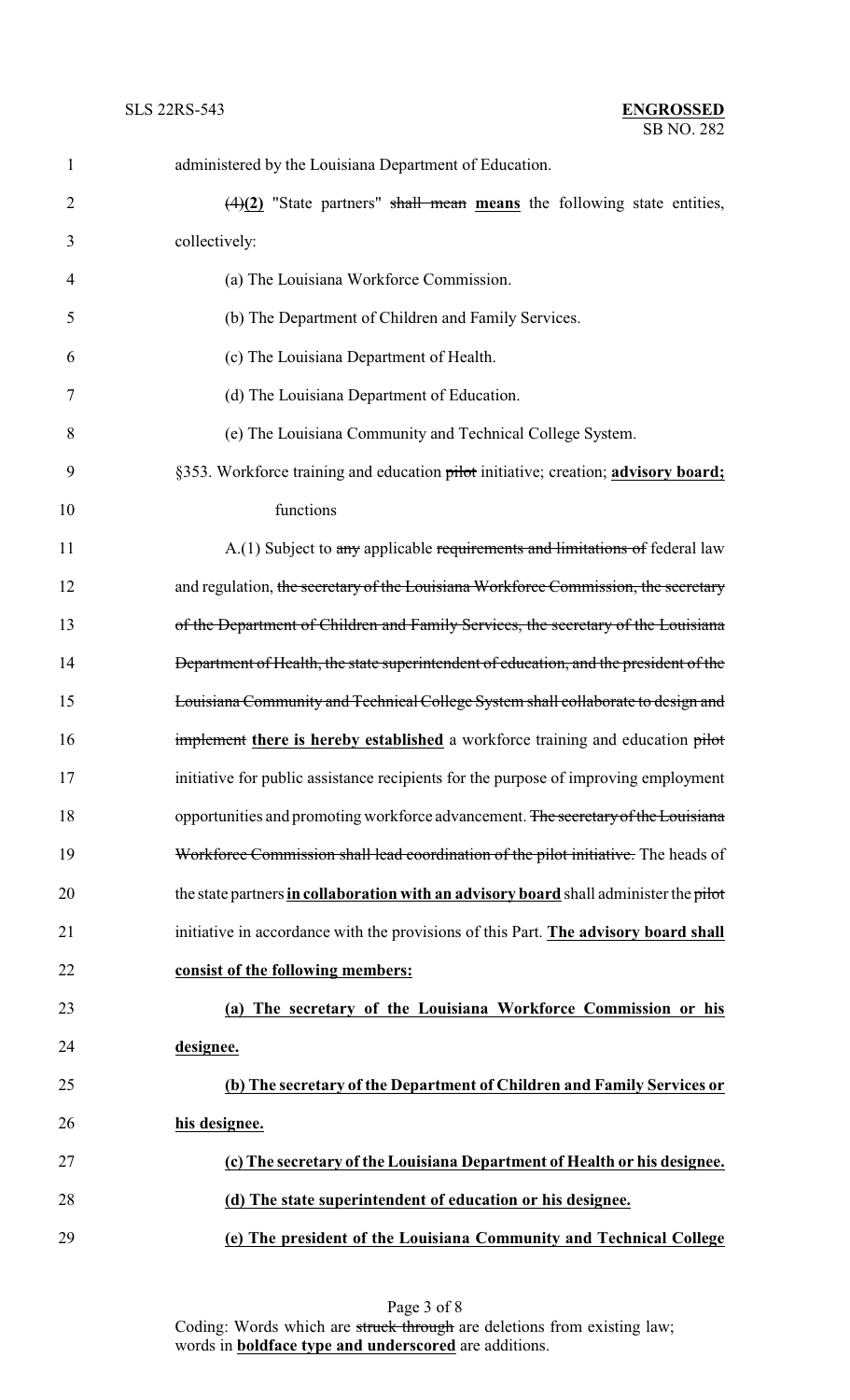| $\mathbf{1}$   | System or his designee.                                                                         |
|----------------|-------------------------------------------------------------------------------------------------|
| $\overline{2}$ | (f) A representative of Together Louisiana.                                                     |
| 3              | (g) The president of the National Association for the Advancement of                            |
| 4              | Colored People (NAACP), Louisiana State Conference, or his designee.                            |
| 5              | (h) The president of the Louisiana AFL-CIO or his designee.                                     |
| 6              | (i) The president of the Louisiana Association of Business and Industry                         |
| 7              | or his designee.                                                                                |
| 8              | (j) The state senator for Senate District 34.                                                   |
| 9              | (k) Two individuals appointed by the state senator for Senate District 34.                      |
| 10             | (2)(a) The state senator for Senate District 34 shall serve as the chair of                     |
| 11             | the advisory board. Upon approval of the chair, the membership of the advisory                  |
| 12             | board may be increased to include a representative of any interested party.                     |
| 13             | The members of the advisory board shall serve without<br>(b)                                    |
| 14             | compensation, except per diem or expense reimbursement to which they may                        |
| 15             | be individually entitled as a member of their respective constituent                            |
| 16             | organization.                                                                                   |
| 17             | (c) The state partners shall provide staff support as needed by the                             |
| 18             | advisory board.                                                                                 |
| 19             | (d) The advisory board shall meet upon the call of the chair and may                            |
| 20             | meet as frequently as necessary for the timely performance of its duties. The                   |
| 21             | advisory board shall meet in any parish served by the initiative or in East Baton               |
| 22             | Rouge Parish.                                                                                   |
| 23             | $\left(\frac{2}{3}\right)(a)$ The state partners in collaboration with the advisory board shall |
| 24             | design the pilot initiative's operations and system of services in such a manner as to          |
| 25             | facilitate replication allow implementation of the program in all regions of the state.         |
| 26             | (b) Prior to the design and implementation of the initiative, the advisory                      |
| 27             | board shall conduct meetings for the purpose of receiving public input                          |
| 28             | regarding the program. The first meeting shall be called by the chair no later                  |
| 29             | than August 31, 2022.                                                                           |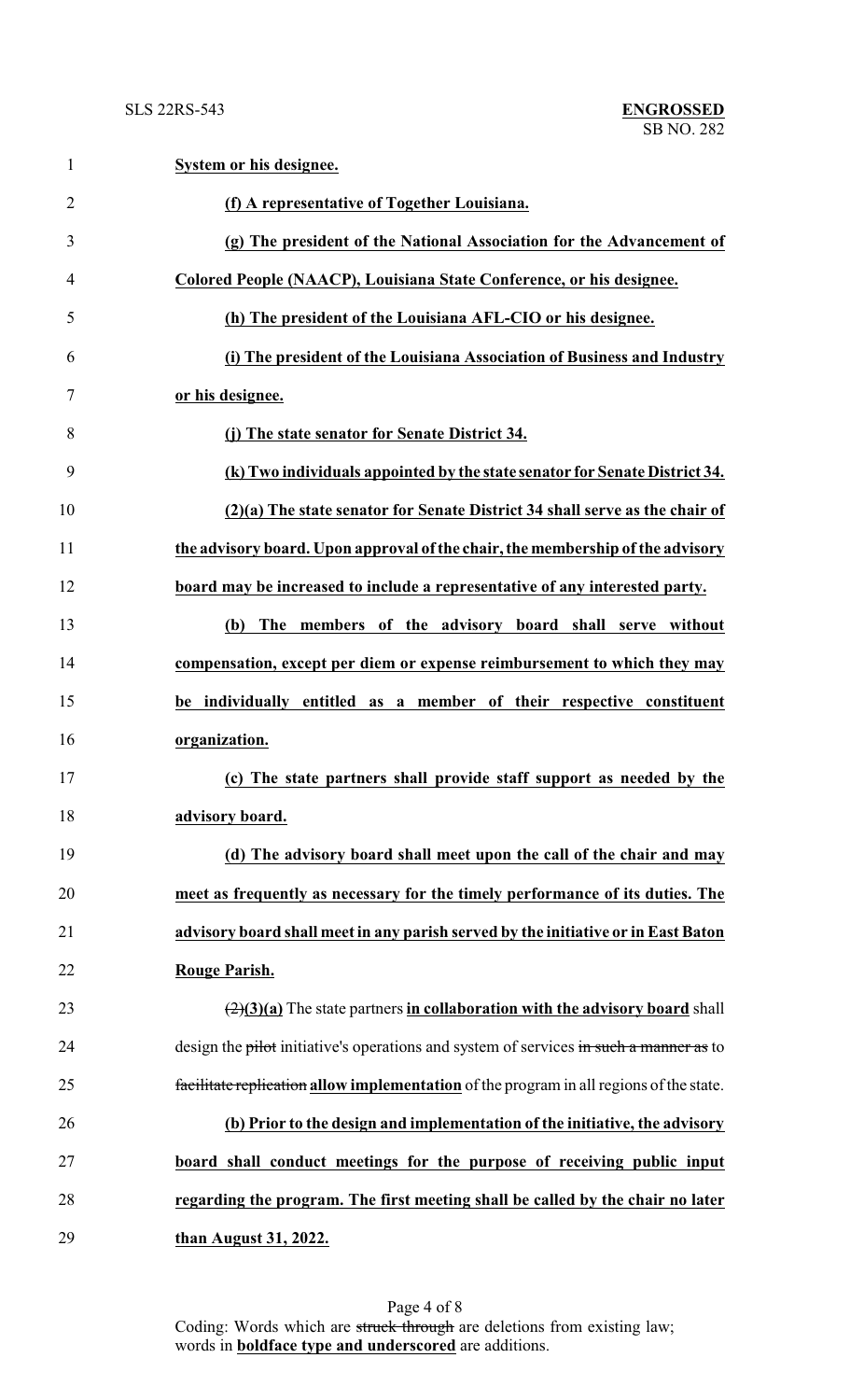| $\mathbf{1}$   | (c) The advisory board may work with the local human service districts             |
|----------------|------------------------------------------------------------------------------------|
| $\overline{2}$ | and authorities for assistance with the design and implementation of the           |
| 3              | <i>initiative.</i>                                                                 |
| 4              | $B(1)$ The state partners shall establish the pilot initiative to program shall    |
| 5              | <b>initially</b> operate and serve participants in the following regions parishes: |
| 6              | (a) The service area of Local Workforce Development Area No. $40$ .                |
| 7              | Concordia.                                                                         |
| 8              | (b) The service area of the Franklin Parish Consortium. East Carroll.              |
| 9              | (c) The service area of the Ouachita Parish Workforce Investment Board.            |
| 10             | <b>Madison.</b>                                                                    |
| 11             | (d) Morehouse.                                                                     |
| 12             | (e) Ouachita.                                                                      |
| 13             | (f) Richland.                                                                      |
| 14             | (g) St. Landry.                                                                    |
| 15             | (h) Tensas.                                                                        |
| 16             | (2) If agreed to by the head of each state partner, the partners may expand the    |
| 17             | The geographic service area of the pilot initiative may be expanded beyond the     |
| 18             | regions specified in Paragraph (1) of this Subsection. The state partners and      |
| 19             | advisory board may work with the local human service districts and authorities     |
| 20             | for assistance with expansion of the initiative.                                   |
| 21             | C. Participation in the pilot initiative by public assistance recipients shall be  |
| 22             | strictly voluntary.                                                                |
| 23             | D. Work supports and workforce education services provided by the pilot            |
| 24             | initiative may include <del>, without limitation,</del> any of the following:      |
| 25             | (1) Job referral services.                                                         |
| 26             | (2) Job skills development.                                                        |
| 27             | (3) Job support services.                                                          |
| 28             | (4) Career planning.                                                               |
| 29             | (5) Job training.                                                                  |

Page 5 of 8 Coding: Words which are struck through are deletions from existing law; words in **boldface type and underscored** are additions.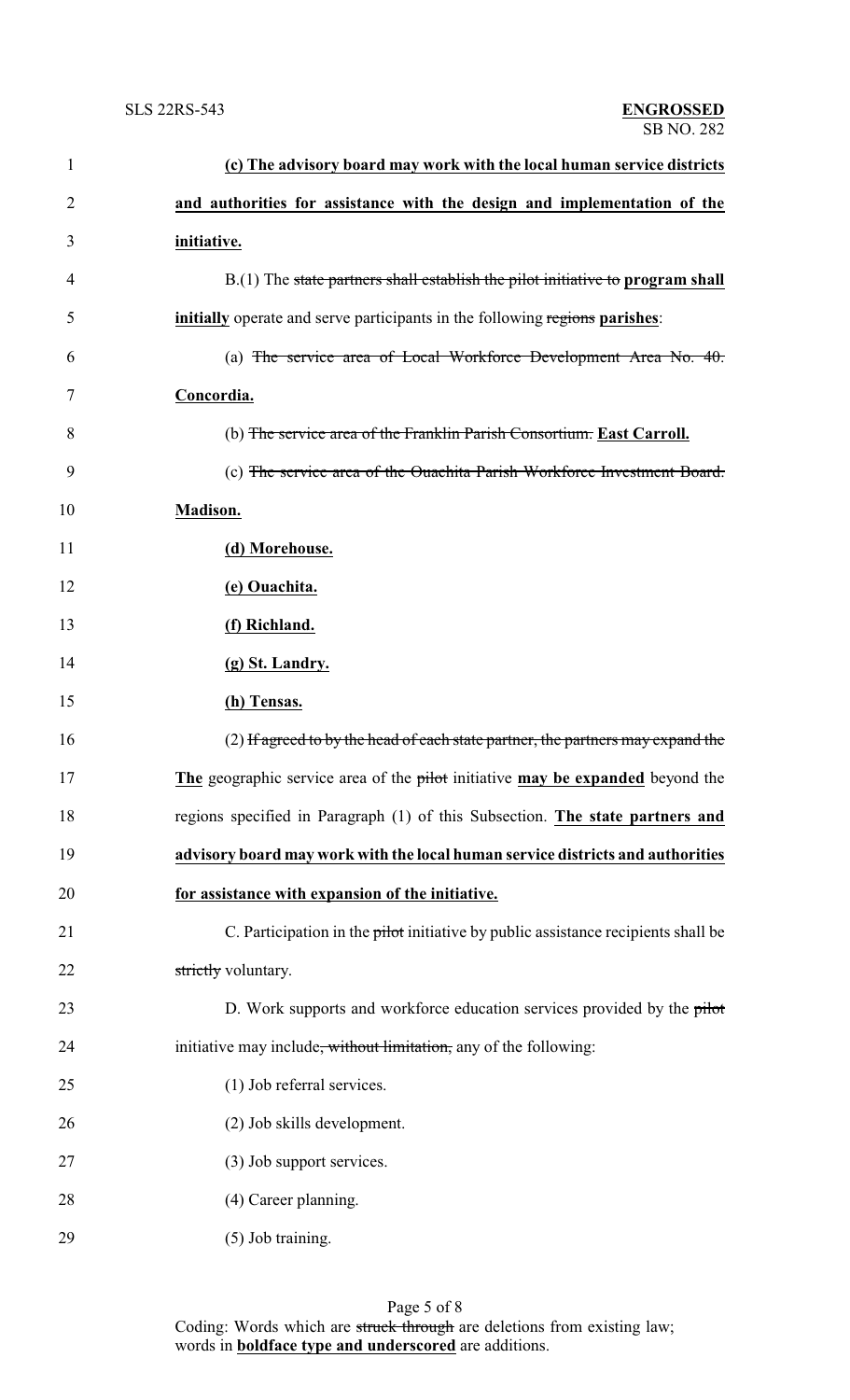| $\mathbf{1}$   | (6) Workforce readiness.                                                                 |
|----------------|------------------------------------------------------------------------------------------|
| $\overline{2}$ | (7) Apprenticeship programs.                                                             |
| 3              | §354. Administration; interagency agreements; participant forms; program                 |
| $\overline{4}$ | promotion                                                                                |
| 5              | A. The state partners shall enter into any memoranda of understanding,                   |
| 6              | cooperative endeavors, or other types of agreements between and among the partners       |
| 7              | as may be and with the local human service districts and authorities necessary           |
| 8              | to administer the pilot initiative.                                                      |
| 9              | $B(1)$ The state partners shall promulgate and issue such any forms as are               |
| 10             | necessary to inform prospective participants of the pilot initiative's purpose and       |
| 11             | functions, and to obtain participants' consent to participate in the pilot initiative.   |
| 12             | (2) Unless prohibited by federal law or regulation, each state partner shall             |
| 13             | share with the other state partners, on a schedule to be mutually determined by the      |
| 14             | state partners, the names and contact information of persons who have provided           |
| 15             | consent to participate in the pilot initiative.                                          |
| 16             | C. The state partners and the advisory board shall collaborate to promote                |
| 17             | the pilot initiative among their respective the clients of the state partners, business  |
| 18             | groups and organizations, community-based groups and organizations, faith-based          |
| 19             | groups and organizations, and the public generally. The state partners and               |
| 20             | advisory board may work with the local human service districts and authorities           |
| 21             | to promote the initiative throughout the area of service.                                |
| 22             | §355. Reporting                                                                          |
| 23             | No later than twelve months after commencement of the pilot initiative, and              |
| 24             | at least annually thereafter, the state partners, jointly, shall submit a written report |
| 25             | providing a summary and evaluation of outcomes of the pilot initiative to the            |
| 26             | advisory board, the House and Senate committees on labor and industrial relations,       |
| 27             | and to the House and Senate committees on health and welfare.                            |
| 28             | §356. Rulemaking                                                                         |
|                |                                                                                          |

The secretary of the Louisiana Workforce Commission, the secretary of the

Page 6 of 8 Coding: Words which are struck through are deletions from existing law; words in **boldface type and underscored** are additions.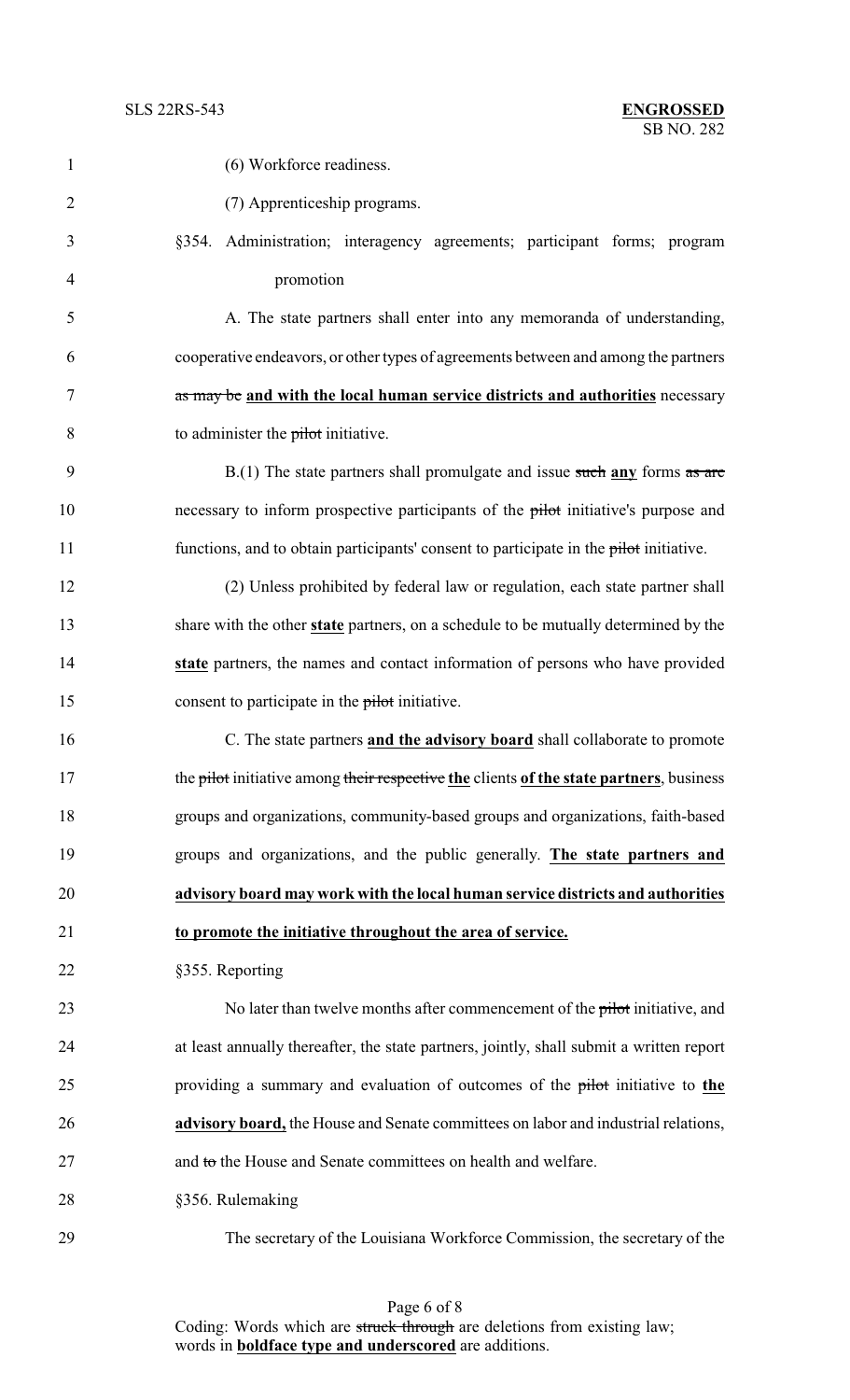| $\mathbf{1}$   | Department of Children and Family Services, the secretary of the Louisiana                    |
|----------------|-----------------------------------------------------------------------------------------------|
| 2              | Department of Health, the state superintendent of education, and the president of the         |
| $\overline{3}$ | Louisiana Community and Technical College System shall promulgate all such rules              |
| $\overline{4}$ | in accordance with the Administrative Procedure Act as are necessary to implement             |
| 5              | the provisions of this Part.                                                                  |
| 6              | Section 2. This Act shall become effective upon signature by the governor or, if not          |
| 7              | signed by the governor, upon expiration of the time for bills to become law without signature |
| 8              | by the governor, as provided by Article III, Section 18 of the Constitution of Louisiana. If  |
| 9              | vetoed by the governor and subsequently approved by the legislature, this Act shall become    |
| 10             | effective on the day following such approval.                                                 |

The original instrument and the following digest, which constitutes no part of the legislative instrument, were prepared by Brandi Cannon.

## DIGEST SB 282 Engrossed 2022 Regular Session Jackson

Present law provides that the executive director of the La. Workforce Commission, the secretary of the Dept. of Children and Family Services, the secretary of the La. Dept. of Health, the state superintendent of education, and the president of the La. Community and Technical College System, referred to collectively as the "state partners", collaborate to design and implement a workforce training and education initiative for public assistance recipients. Provides that the initiative's purposes are to improve employment opportunities for and promote workforce advancement. Proposed law retains present law and provides for an advisory board to assist the state partners. Provides for the advisory board membership and meetings.

Present law requires the state partners to design the initiative's operations and system of services to facilitate replication of the program in all regions of the state. Proposed law retains present law and requires, prior to the design and implementation of the initiative, the advisory board to conduct meetings for the purpose of receiving public input regarding the program.

Present law provides for the pilot initiative to operate and serve participants in certain regions. Proposed law changes the initial areas served to the following parishes: Concordia, East Carroll, Madison, Morehouse, Ouachita, Richland, St. Landry, and Tensas.

Present law provides that, if agreed to by the head of each state partner, the partners may expand the geographic service area of the pilot initiative beyond the initial regions. Proposed law retains present law but removes the requirement for agreement by each state partner.

Present law provides for the duties of the state partners in implementing and administering the initiative. Proposed law retains present law but makes technical changes.

Present law provides for the state partners to submit annual reports providing a summary and evaluation of the initiative's outcomes to the legislative committees on labor and industrial relations and to the legislative committees on health and welfare. Proposed law retains present law and provides for the annual report to be provided to the advisory board.

Page 7 of 8

Coding: Words which are struck through are deletions from existing law; words in **boldface type and underscored** are additions.